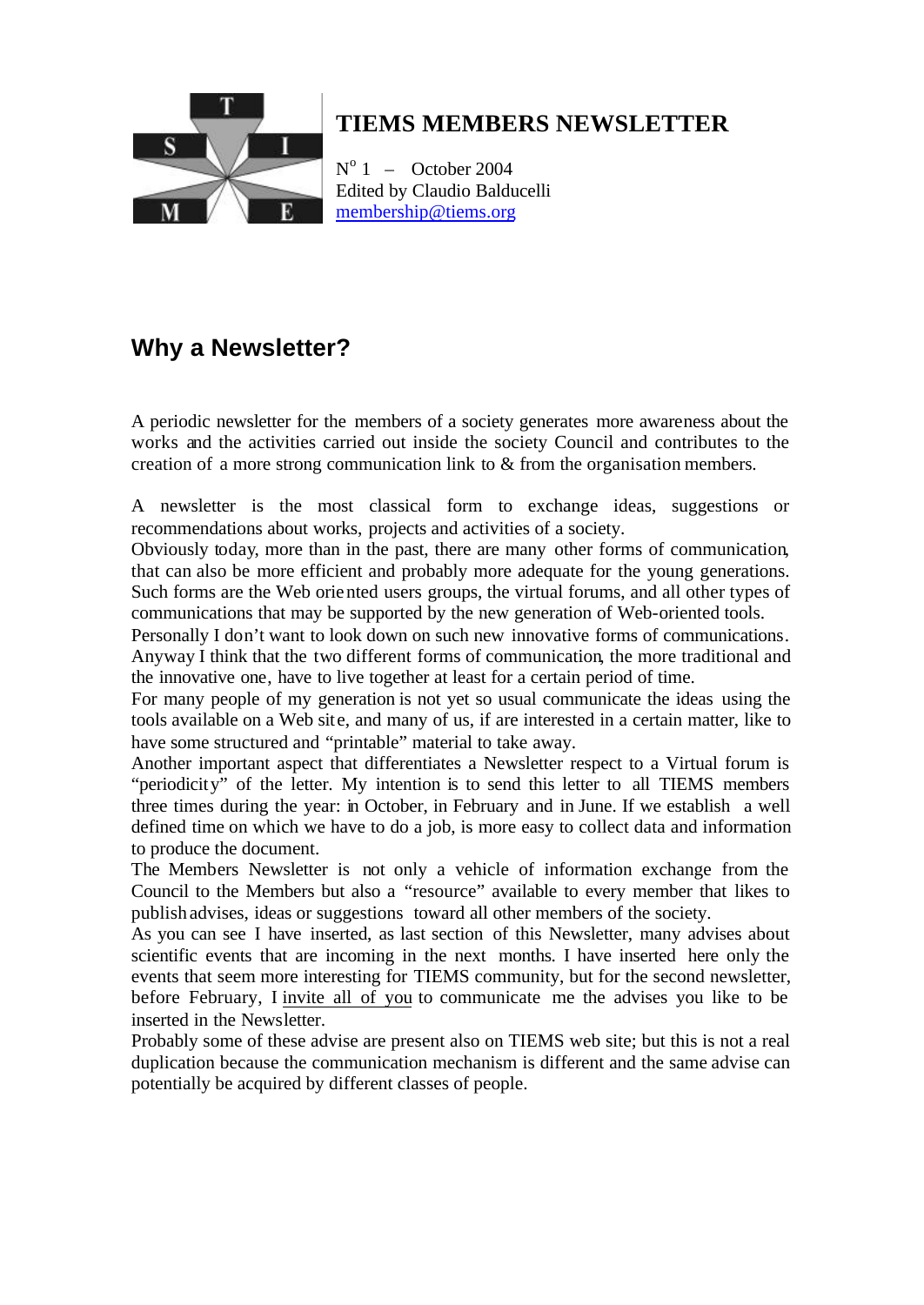# **TIEMS membership reorganization process**

The general TIEMS member Assembly, last May in Australia, established to introduce more flexibility in our By-law to respond to the needs of the growing international nature of membership and organizational activities. In such perspective a transition of TIEMS from governance by the Florida articles and incorporation to a new Swiss "statuten" is necessary.

During the next months a draft proposal will be will be prepared to modify and improve the sections relative to membership, members assembly, members rules, duties and benefits. Personally I hope such draft may be distributed to all members two month before the next Conference so the everyone will have the possibility to make comments or suggestions before and during the general Assembly.

In the following are reported some ideas and innovations that I and other members of the Council proposed and that was already partially under discussion.

#### *Membership grades*

We have actually an adequate number of membership grades in relation with the different situations coming from different countries around the world. Here we must to consider the new reality of Chapters inside membership. One of the main objective of Chapters for TIEMS is the purpose of to attract the interest and recruiting members at regional level. In such perspective a Chapter could be considered a sort of Institutional Member of TIEMS.

#### *Membership fees*

The actual way to collect membership fee seem not adequate to the preferences and needs of many members. In particular, for the members that participate to the annual TIEMS Conference, it seem more efficient to link membership fee with the Conference registration fee. For new members the participation to a Conference may include the membership fee for the first year.

Many actions are also undertaken to have the possibility to pay membership and Conference registration fee directly on the Web site. This process is anyway low because we need to select and experiment a safe mechanism to manage money transactions.

#### *Membership rules for applying and for separation*

Well defined rules for applying and separation from the Society have to be defined, trying to use simplicity and avoiding bureaucracy.

#### *Membership benefits*

Regarding the potential benefits that TIEMS society may offer to the members, many discussions and debates are actually in progress inside the Council. A specific request was sent by Charles Kelly to all members, asking them to indicate what types of benefits they expect from the Society. I think that the availability of this Newsletter, and its future improvements could be also considered an additional benefit to be members of TIEMS.

I would like here invite all of you to think about this issue; your suggestions or indications could contribute to define a list of benefits to be included inside our by-law.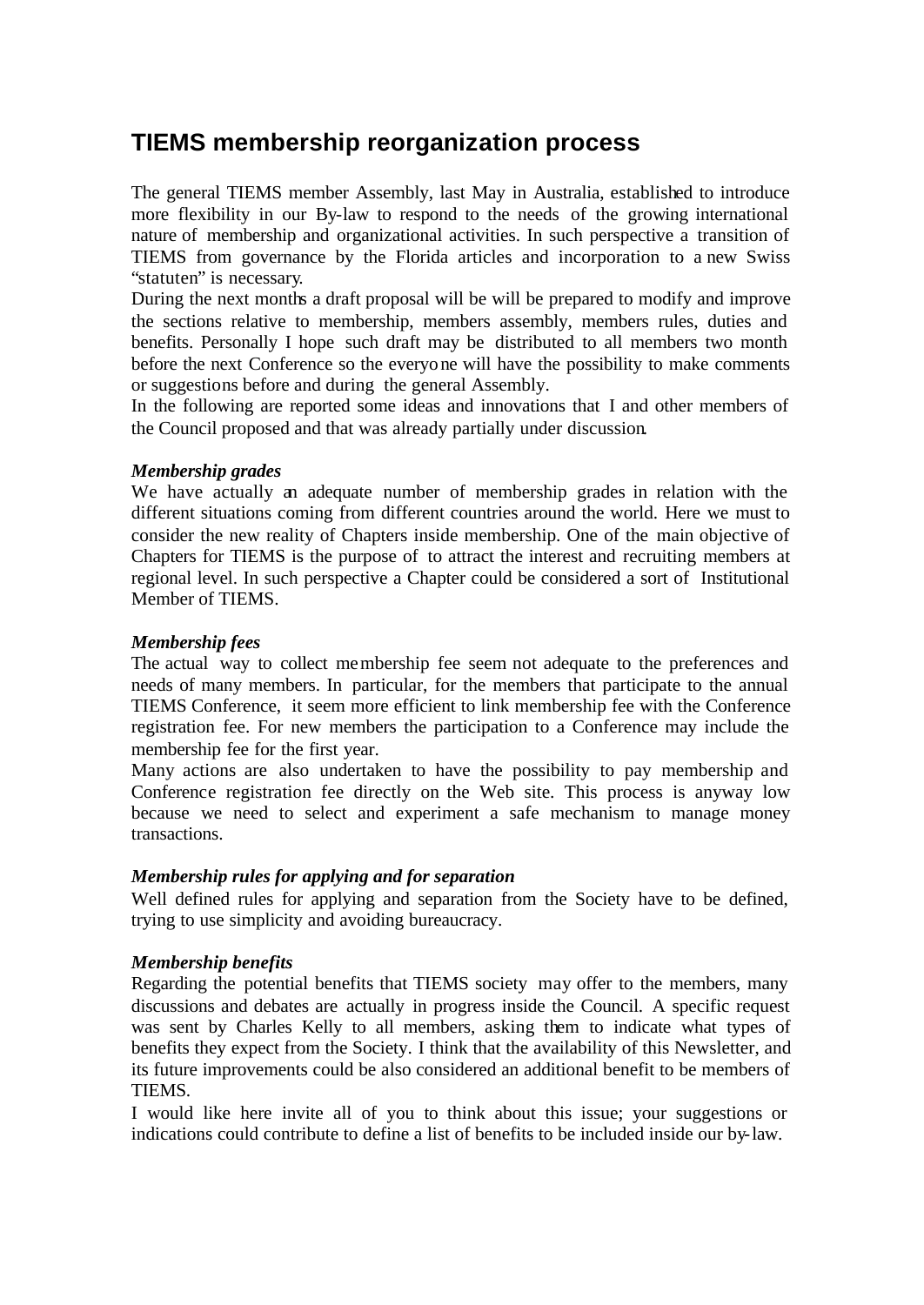#### *Identification of Special Interest Groups inside TIEMS members*

The identification of Groups of interest inside the TIEMS community and the possibility for every member to participate to the work of one or more of such groups, may be also one of the previous benefits.

This issue have generated also debate inside the Council.

Groups of interest was firstly proposed by myself in 2003, but now it is also suggested by Charles Thomas (actually he is working to develop such idea) as an appropriate structure to link together members with common specific interests in the different fields of Emergency Management.

This proposal is in general appreciated by the members of the Council and by the President, with the condition that the Groups must not be "alternative" structure respect to the Chapters, but an "additional" instrument to attract members, that have no national boundaries, and whose interests could not be represented through a national Chapter. Interest Groups could also contribute to create a more strong technical/scientific communities inside the Society, giving to the Society the possibility to organise Workshops or Seminars on the specific themes of the Groups.

Also regarding this issue the members are invited to give their suggestions, preferences or indications.

## **IJEM (Int. Journal of Emergency Management)**

*IJEM* international journal (http://www.inderscience.com) has emerged from TIEMS society with the purpose to provide a forum where researchers, planners, managers, response personnel and other interested parties can exchange knowledge and information on the use of innovative methods and technologies to improve the ability to avoid, mitigate, respond to, and recover from natural and technological disasters.

The Editorial Board of this Journal is mainly composed by members of TIEMS; and improved versions of the papers presented at every TIEMS Conference can be submitted for publication contacting the Executive Editor Dr. Jean-Luc Wybo at the address available at Inderscience Web site.

The special link that we have with this International Journal is another important benefit of TIEMS members.

## **TIEMS Conference**

Alan Jones has already sent an invitation to participate to the 12th TIEMS annual Conference in Faroe Islands from 24th to 27th May 2005. As always we seek unique and interesting papers for presentation at the event and eagerly await your continued support and valued contributions. For a copy of the first call for papers please visit http://www.tiems.org/files/pdf/CfP\_12th\_Annual\_TIEMS\_Conference.pdf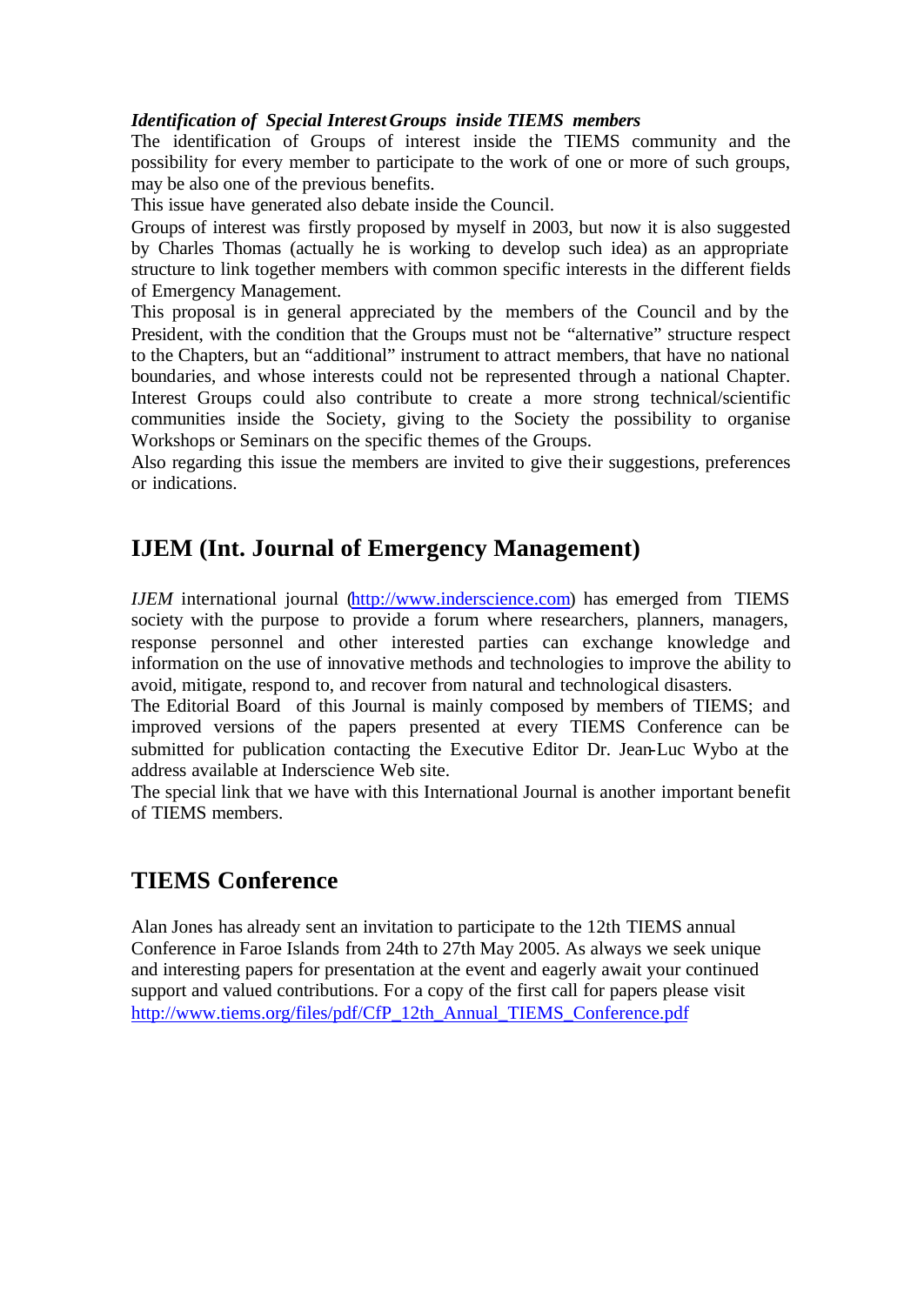## **TIEMS Chapters**

#### *Last TIEMS Chapter*

The first Croatian TIEMS Workshop entitled "Risk Assessment and Disaster Management at Regional Level" has been held from 21st until 22nd September 2004 in Split, Croatia.

The workshop was organized by the Regional Centre for Assistance and Disaster Relief (www.rcadr.org) – Divulje in cooperation with the Faculty of Civil Engineering and Architecture, University of Split.

At the Workshop participated 54 people from 12 countries, and a representatives from the Prime Minister.

During the Workshop the President Harald Drager has laid the foundation for a TIEMS South East European Chapter.

#### *Next TIEMS Chapter*

The TIEMS Czech Chapter is planned to be established during the 7th International Conference "The Presence and Future of Crisis Management 2004" which will be held from 22nd - 23rd November 2004 in Prague, Czech Republic.

The conference will be organized in cooperation with the Czech University of Defense, the Crisis Management Institute VŠE, AFCEA Czech Chapter and the Police Academy of the Czech Republic.

For information about the Conference see the www.emergency.cz/en/19.asp (call for papers, information, registration, accomodation).

For information about all TIEMS Chapters or to negotiate the creation of additional Chapters, you can visit the TIEMS Website www.tiems.org

## **Next Meetings, Workshops and Conferences related to EM**

This section is dedicated to give notice about the most important events that are in program for the next months. TIEMS members and friends are encouraged to send, at the membership e-mail address (membership@tiems.org) information about incoming events that may be of interest for the TIEMS community.

The received event information will be published in the newsletter three times during the year in the months of October, February and June.

**-------------------------------------------------------------------------------**

#### **Securing Critical Infrastructures**

2nd International Conference on Critical Infrastructures October 25 - 27, 2004, Grenoble, FRANCE

Certain technological infrastructures are critical for the well-being of modern societies. During the past several years electric power networks, communication networks, and computer networks have become so intimately interlinked that it is necessary to consider these infrastructures in an integrated framework.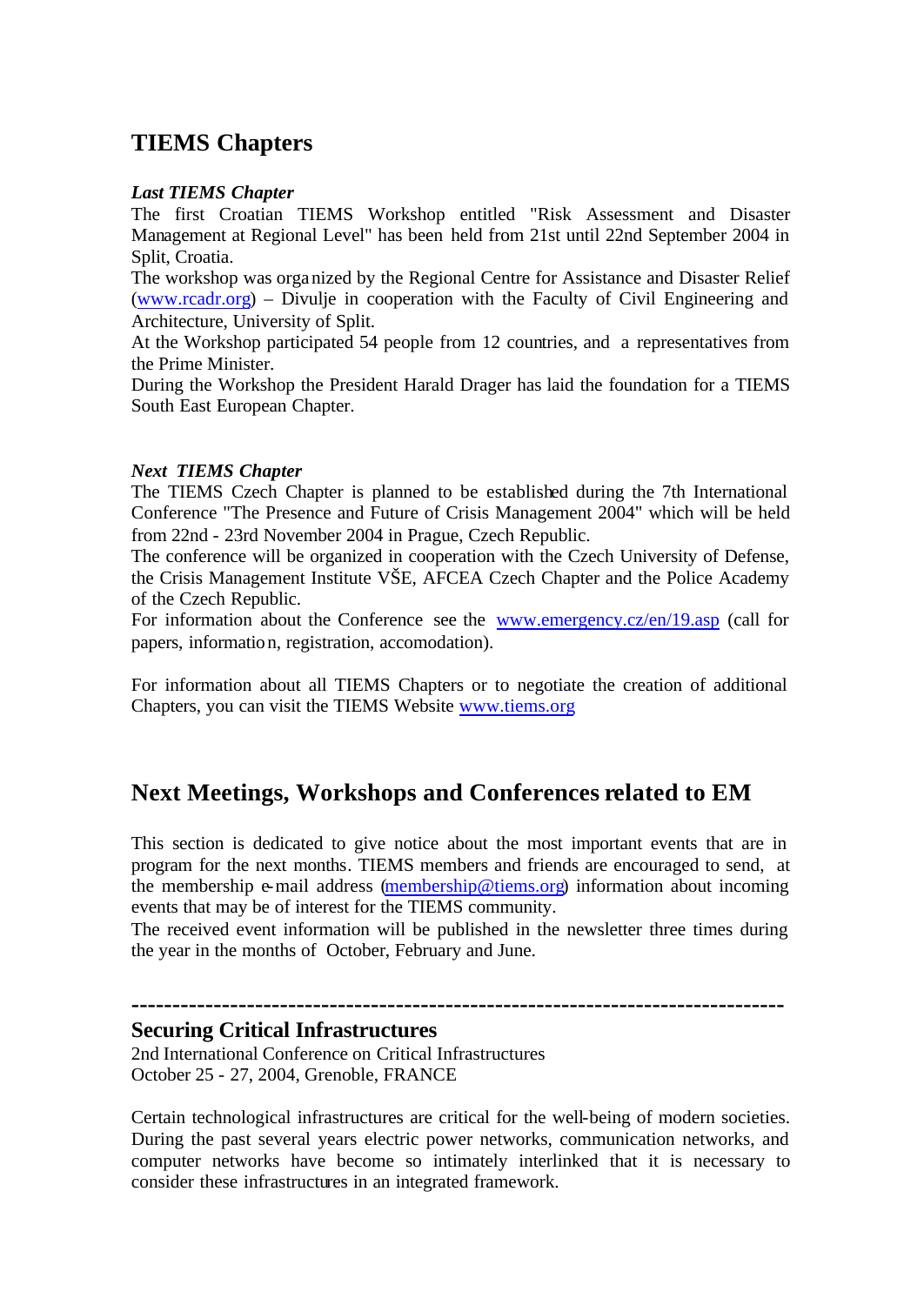The conference hopes to bring together researchers, manufacturers of infrastructure hardware and software systems, and institutions involved in security and emergency management at national and international levels, in order to exchange views on what should be the direction of developments in these critical disciplines.

http://www.leg.ensieg.inpg.fr/cris2004/

--------------------------------------------------------------------------------------------------------

### **The 2th National Risk Management Conference**

TE PAPA Wellingthon, New Zeland 4-6 November 2004

This Conference takes a step up from the Society's inaugural Conference two years ago which highlighted the theory and principles of Risk Management. "Risk in the Real World" takes an up close and personal look at what people are actually doing to make the theories work in real life situations.

http://www.risksociety.org.nz/conference2004/index.html

-------------------------------------------------------------------------------------------------------

### **4TH WORKSHOP On Emergency Management, Homeland Security, and Crisis Communication**

November 4 & 5, 2004 Dallas, Texas 75201

This highly-acclaimed Workshop, in its fourth year with the annual IAEM conference, will enhance understanding and advance implementation of a comprehensive emergency management, homeland security, and crisis communication program. The requirements, as described in the updated NFPA 1600 standard will be addressed. http://www.edmus.info/

### **International Conference on Grounding and Earthing**. Brazil: **November 7-11, 2004**.

This conference will provide an opportunity for researchers, engineers, designers, and users, from a wide range of industry and academia to present and discuss the latest scientific results and share practical experience about lightning physics and practical applications to protect against lightning. Complete information can be obtained from Silvério Visacro F.; tel: (055.31) 34994872;

e-mail: LRC@cpdee.ufmg.br; http://www.ground2004.com/

---------------------------------------------------------------------------------------------------------

**Emergency Response Conference and Exposition**. San Diego, California: **November 17-20, 2004**.

This conference will focus on how emergency responders and organizations can integrate their response to major incidents and manage new activities. For conference details contact Stephen Schuldenfrei, Access Intelligence, 1201 Seven Locks Road, Potomac, MD 20854; (301) 354-1813;

e-mail: sschuldenfrei@accessintel.com http://www.emergencyresponseshow.com/.